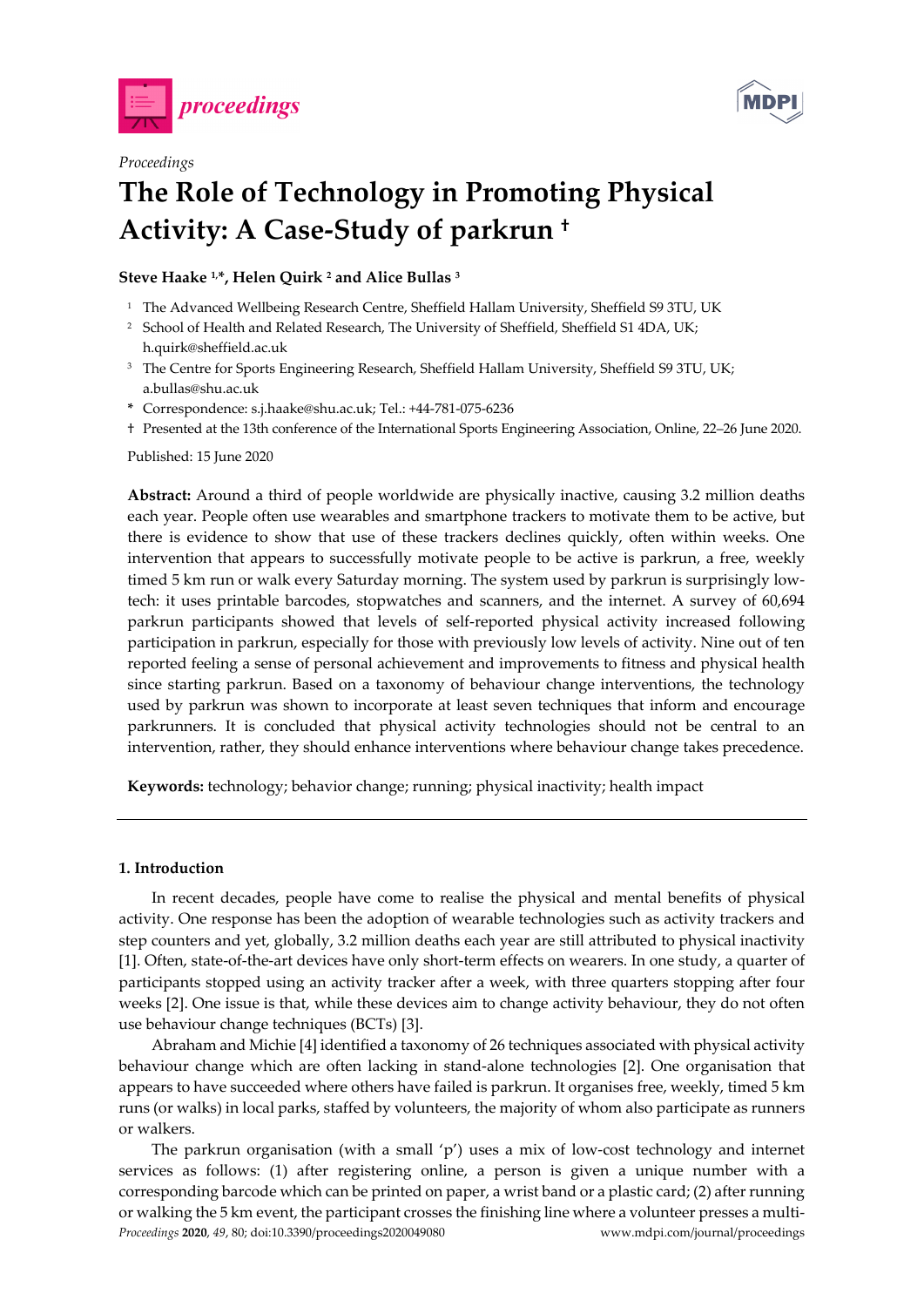lap stopwatch to record the position and time for the participant; (3) the participant queues to receive a numbered plastic token to identify their finishing position in the same order as their time on the stopwatch; (4) the participant takes the token to a further volunteer along with their personal barcode, and these are scanned together manually using a small handheld laser scanner. This process links the finishing position and time to the participant's barcode and parkrun number. Following the parkrun, the volunteer Event Director uploads the data to parkrun's server which produces a list of runtimes and participant names. The participant can use the same barcode to take part in any parkrun event anywhere in the world, and the results are published on the parkrun website, creating a large database of parkrun completion times. Results, with congratulations, and a personal count of the number of runs, are also emailed or sent via SMS to the participant.

parkrun began in 2004, and the parkrun system might seem archaic and cumbersome, especially in an age where new technology could be used to do the same job much more easily. Yet the parkrun model seems to work, attracting almost 300k runners or walkers each weekend [5] (Figure 1a). There are now almost 2000 parkrun locations across the world, attracting over 5% of the population in some instances (Figure 1b). With parkrun's apparent success and low-tech approach, the question for others seeking to replicate parkrun's approach might be:

- 1. Who participates in parkrun?
- 2. Does parkrun change physical activity behaviour, especially the least active?
- 3. Does parkrun impact on their health and wellbeing?
- 4. What are the lessons for the use of technology for other similar interventions?



**Figure 1.** Registrations with the weekly 5 km parkrun in the four largest participating countries [6]: (**a**) absolute registrations by date of event; (**b**) registrations as a proportion of the approximate population by event number. (Census date, 23 October 2019).

#### **2. Materials and Methods**

#### *2.1. The Demographics of parkrunners*

The demographics of parkrunners can be identified through the registration database which contains personal information such as date of birth, postcode, email address, and the name of their 'home' parkrun. The following physical activity question is also asked: "*Over the last 4 weeks, how often have you done at least 30 min of moderate exercise (enough to raise your breathing rate)?*" The possible answers are ≤1, ≈1, ≈2, ≈3 and ≥4 times per week. This latter question can be used to identify whether physical activity levels change following participation.

#### *2.2. The Impact of Participation on Health and Wellbeing*

The impact of parkrun participation on health and wellbeing was estimated using a health and wellbeing survey. It contained 47 separate questions and was granted ethical approval by Sheffield Hallam University on 30 July 2018 (ER7034346). The survey was hosted by Qualtrics and distributed by a linked email to all UK registered parkrunners aged 16 and above. The survey responses were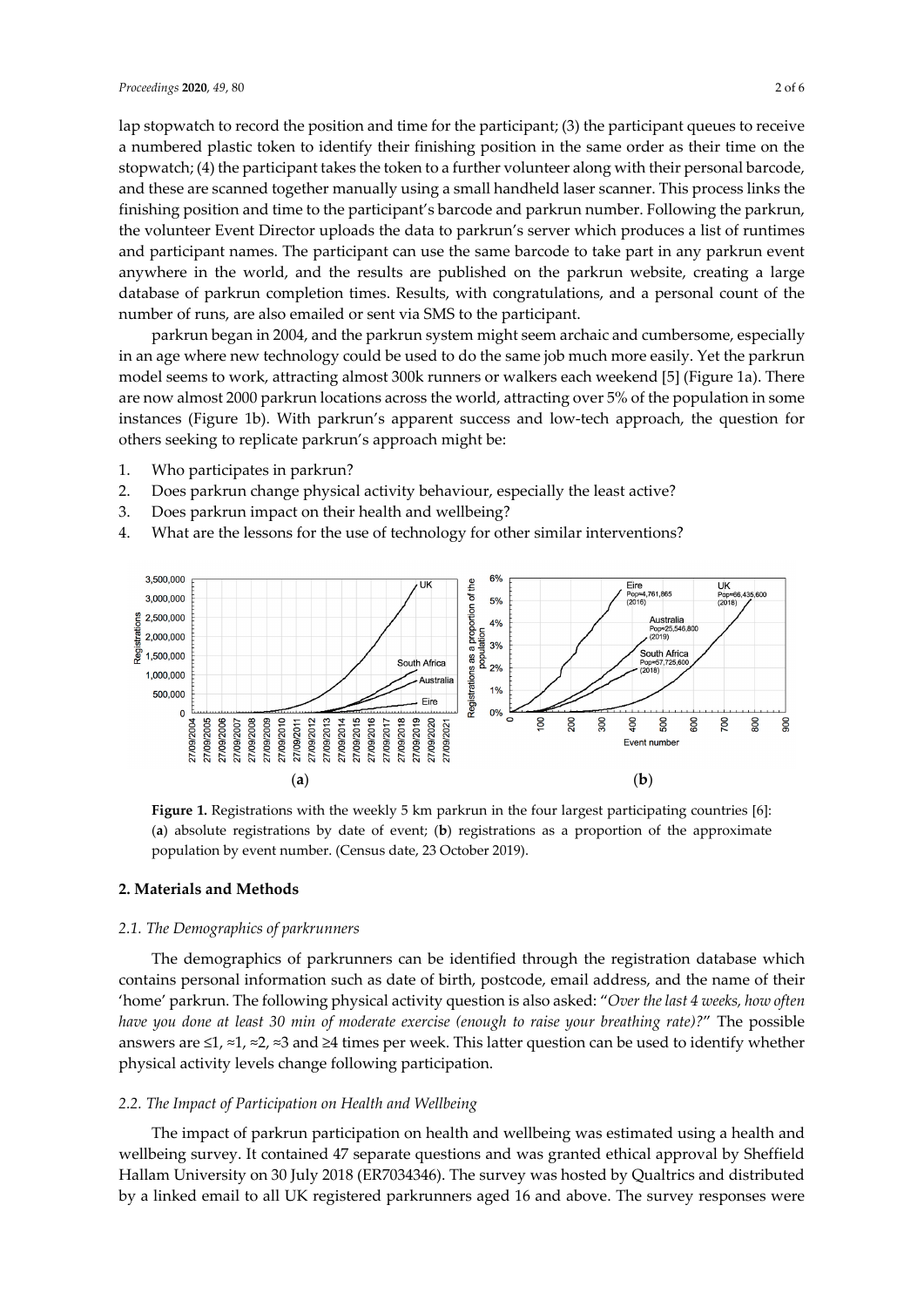linked to the respondents' parkrun registration data and postcode was used to estimate the participant's Index of Multiple Deprivation (IMD), a measure that combines 7 socio-economic measures into one number [6].

This paper uses responses to 2 of the 47 questions: (1) the same physical activity question used at registration described above; and (2) a question about the impact of parkrun on the participant's health, wellbeing and behaviour. The second question consisted of the following: *"Thinking about the impact of parkrun on your health and wellbeing, to what extent has running or walking at parkrun changed- ?".* Survey respondents were then provided a list of 15 health and wellbeing outcomes and provided 5 response choices: *much worse; worse; no impact; better; much better*.

## **3. Results**

#### *3.1. The Demographics of parkrunners*

Figure 2 shows summary demographic characteristics of the full UK parkrun registrant population. Figure 2a shows that there are two peaks in the age profile: the first is at around age 12 while the second is a broad peak between the ages of 30 and 45. Those who previously did less than one bout of activity per week, i.e., were previously inactive, represent 5.9% of parkrun registrants, with the most common activity level "about three times per week" at 31.4% of registrants (Figure 2b). Figure 2c shows that 13.1% of registrants were registered with a postcode that was in the most deprived quartile of IMD, with a linear increase in proportion with increasing IMD quartile (i.e., more parkrunners from less deprived communities).

The survey received 60,694 full responses; 44,771 were matched to their physical activity question at registration, while 56,141 answered the question on the impact of parkrun on health and wellbeing.



**Figure 2.** Characteristics of all UK parkrun registrants (n = 3.2 million): (**a**) age profile; (**b**) activity level in bouts of at least 30 min of moderate activity per week; (**c**) Index of Multiple Deprivation (IMD; the lowest number indicates most deprived [7]).

#### *3.2. Changes in Physical Activity After Participation in parkrun*

Table 1 shows the proportion and number of respondents who answered the physical activity question both at registration and at the survey ( $n = 43,904$ ). The shaded boxes show the proportion of respondents that increased their physical activity levels compared to registration (summarized in succeeding row). A majority of those who reported doing <1,  $\approx$ 1 and  $\approx$ 2 bouts of activity per week at registration reported increases in physical activity at the time of the survey (87.9%, 77.3% and 62.7% respectively); 40.1% of the ≈3 registration category increased activity to ≥4 bouts per week at the survey. It was not possible to show increases in activity for the ≥4 registration category as this was already the top category.

The pre-registration mode was three bouts of activity per week (Figure 1b), one measure of the "average" parkrunner. Table 1 shows the proportion of respondents reporting at least this activity level at the time of the survey (i.e., ≥3 bouts per week). It can be seen that 41.3% and 47% of the <1 and ≈1 categories at registration now do the "average" parkrunner amount of activity. It appears that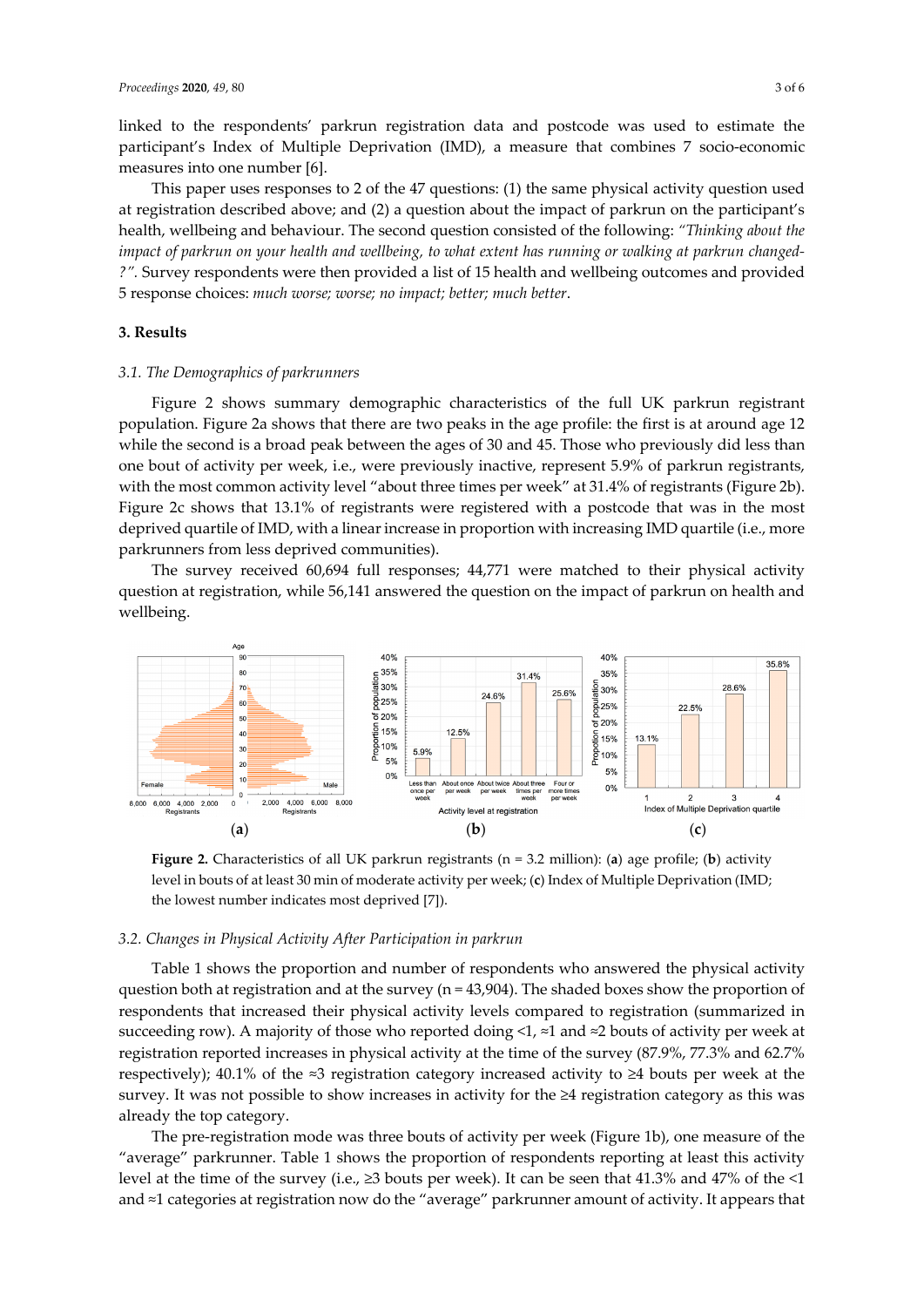the least active parkrun participants change their behaviour and increase their physical activity levels (at least for the survey respondents).

| <b>Activity Level at Registration</b> |                                |                          |                                |                                |                                |                             |
|---------------------------------------|--------------------------------|--------------------------|--------------------------------|--------------------------------|--------------------------------|-----------------------------|
|                                       |                                | $<$ 1 week <sup>-1</sup> | $\approx 1$ week <sup>-1</sup> | $\approx$ 2 week <sup>-1</sup> | $\approx$ 3 week <sup>-1</sup> | $\geq 4$ week <sup>-1</sup> |
|                                       |                                | $(n = 2269)$             | $(n = 5048)$                   | $(n = 9976)$                   | $(n = 14,796)$                 | $(n = 11,815)$              |
| Physical activity level at survey     | $\leq 1$ week <sup>-1</sup>    | 12.1%                    | $6.2\%$                        | 2.8%                           | $2.0\%$                        | $0.9\%$                     |
|                                       |                                | (247)                    | (312)                          | (280)                          | (295)                          | (109)                       |
|                                       | $\approx 1$ week <sup>-1</sup> | 21.0%                    | 16.6%                          | 8.2%                           | 4.0%                           | 1.7%                        |
|                                       |                                | (476)                    | (837)                          | (818)                          | (588)                          | (196)                       |
|                                       | $\approx$ 2 week <sup>-1</sup> | 25.7%                    | 30.3%                          | 26.3%                          | 14.3%                          | 4.7%                        |
|                                       |                                | (583)                    | (1528)                         | (2621)                         | (2113)                         | (558)                       |
|                                       | $\approx 3$ week <sup>-1</sup> | 24.8%                    | 29.8%                          | 37.3%                          | 39.7%                          | 18.3%                       |
|                                       |                                | (562)                    | (1503)                         | (3722)                         | (5870)                         | (2163)                      |
|                                       | $\geq 4$ week <sup>-1</sup>    | 16.5%                    | 17.2%                          | 25.4%                          | 40.1%                          | 74.4%                       |
|                                       |                                | (374)                    | (868)                          | (2, 535)                       | (5930)                         | (8789)                      |
|                                       | Increase c.f. registration     | 87.9%                    | 77.3%                          | 62.7%                          | 40.1%                          | n/a                         |
|                                       |                                | (2269)                   | (5048)                         | (9976)                         | (14,796)                       |                             |
|                                       | $\geq$ 3 week <sup>-1</sup>    | 41.3%                    | 47.0%                          | 62.7%                          | 79.8%                          | 92.7%                       |
|                                       |                                | (2269)                   | (5048)                         | (9976)                         | (14,796)                       | (14,796)                    |

**Table 1.** Proportion (and number of respondents) at each physical activity level at registration and at the time of the survey. Shading indicates groups that show higher physical activity levels than at registration. Percentages relate to columns (n = 43,904).

## *3.3. The Impact of parkrun on Health and Wellbeing*

Figure 3 shows the perceived impact of running or walking at parkrun on physical wellbeing, mental wellbeing and behaviour. The figure shows the proportion of respondents selecting "better" or "much better" for each outcome. The largest impact was in *a sense of personal achievement* in which 91% reported a positive impact. In terms of physical wellbeing, 89% reported improvements to *fitness* while 85% reported improvements to *physical health* since taking part in parkrun. In terms of mental wellbeing, 79% reported improvements to their happiness. *Feeling part of a community* improved for 69% of respondents and behaviour was impacted positively by participation in parkrun: 74% reported improvements to *the amount of time spent outdoors* while 58% reported improvement in *the number of new people they met*.



**Figure 3.** Perceived impact of participation in UK parkrun. Possible answers for each outcome were: *much worse; worse; no impact; better; much better*. Response numbers vary with outcome but n ≥ 56,141.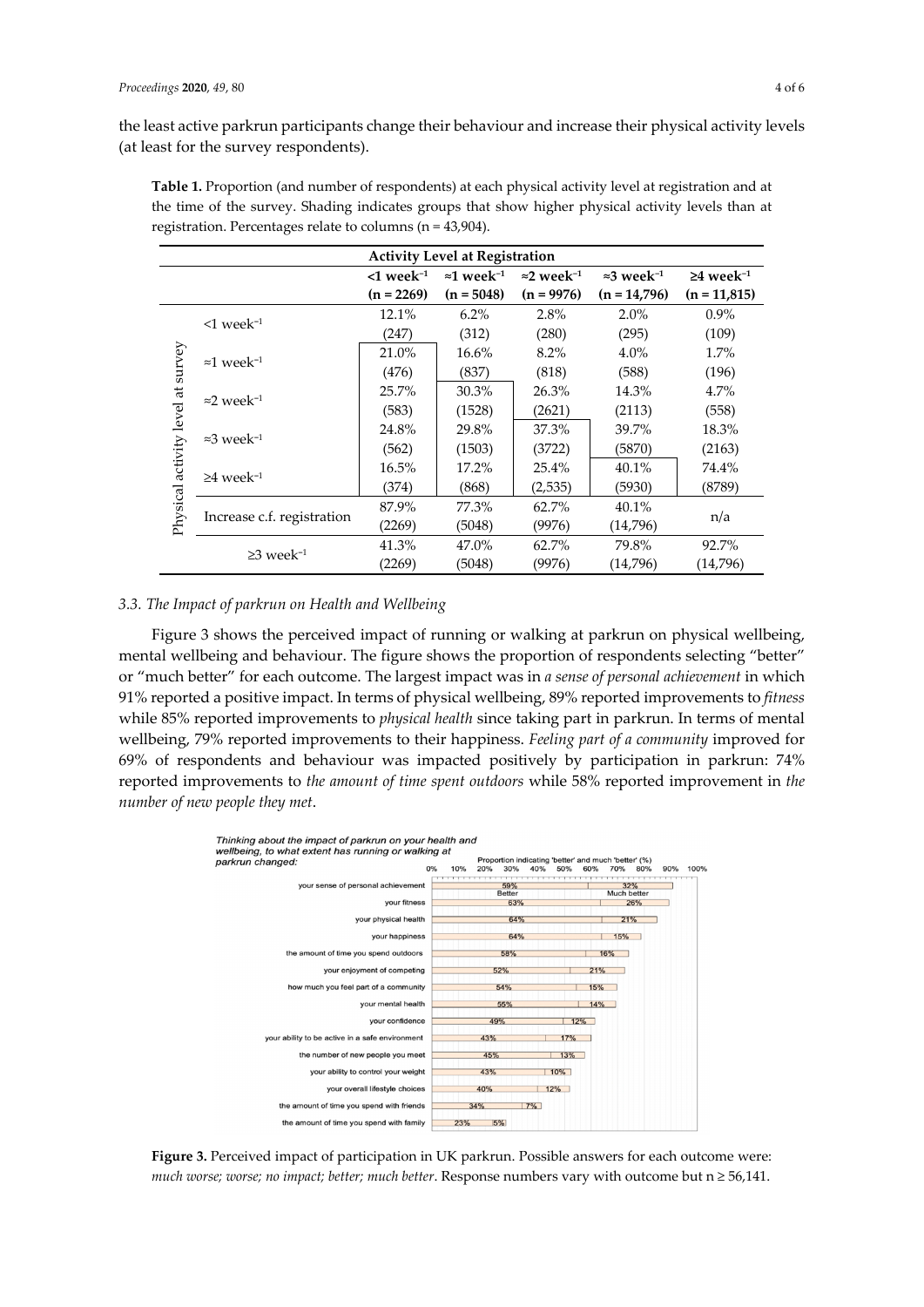### **4. The Use of Technology at parkrun and its Role in Behaviour Change**

Evidently, parkrun impacts participants in a positive manner: physical activity levels of the least active increase, people feel a sense of personal achievement and happiness increases. It might seem that the technology used by parkrun plays a relatively trivial role in this. However, the low-level technology used by parkrun is a deliberate choice. Despite the availability of a simple wearable chip and timing mat, as used in other mass participation run/walk events, parkrun embraced the barcode scanning method, even enhancing the process by allowing the use of smartphones as barcode scanners.

Rather than providing an automated system, the process of manual scanning promotes social interactions between runners, walkers and volunteers. It connects people in a way that automated timing would not, and intuitively, parkrun have integrated behaviour change techniques (BCTs) into their way of working. Table 2 shows that parkrun embraces at least seven of the BCTs suggested by Abrahams and Michie [4], similar in number to technology-based interventions [3]. For example, the same template is used for the website of every event across the world to provide pre-event instruction; social media links and the newsletter give a plethora of examples of other parkruns; participants monitor their performances through the online results, which also provide encouragement through badges and notifications of personal bests; and, lastly, participants are able to compare their performance to others of the same gender, age, and circumstance.

| <b>Behaviour Change</b>                |                                                                       |  |  |  |
|----------------------------------------|-----------------------------------------------------------------------|--|--|--|
| Technique                              | parkrun Use of Technology                                             |  |  |  |
|                                        | The parkrun website provides pre-event information for every          |  |  |  |
| Provide instruction                    | parkrun in the same format. This is reinforced by volunteers who      |  |  |  |
|                                        | give a briefing before each event.                                    |  |  |  |
| Model/demonstrate the                  | Social media/newsletters/emails showing participants completing       |  |  |  |
| behavior                               | parkruns.                                                             |  |  |  |
|                                        | Participants have their own set of results for all parkruns anywhere  |  |  |  |
| Prompt self-monitoring of<br>behaviour | in the world. It can also be linked to other self-monitoring          |  |  |  |
|                                        | technology such as Strava.                                            |  |  |  |
|                                        | Behaviour is reinforced by an email after each event which            |  |  |  |
| Provide general                        | congratulates participants, gives their time and position, and the    |  |  |  |
| encouragement                          | number of events completed.                                           |  |  |  |
| Provide feedback on                    | An email after each event signposts participants to their results     |  |  |  |
| performance                            | containing number of runs, personal bests and age grading.            |  |  |  |
|                                        | Personal best times are highlighted online and milestones noted at    |  |  |  |
| Provide contingent                     | 10, 50, 100, 250 and 500 events completed. Free t-shirts are given at |  |  |  |
| rewards                                | each milestone.                                                       |  |  |  |
| Provide opportunities for              | All times and names are openly available online; there are links to   |  |  |  |
| social comparison                      | social media channels.                                                |  |  |  |

**Table 2.** Behaviour change techniques [5] used by parkrun.

Importantly, these BCTs are reinforced on the day of the run, through the queuing required by the low-cost technology while waiting to have your barcode scanned. A more complex automated timing system would allow people to depart immediately and the social networking provided by the queue would vanish.

While parkrun is not necessarily the panacea for the whole population, the key lesson for technologists is that for sustained behaviour change, the application needs to be grounded in behaviour change theory. Technology should not be the central focus of physical activity interventions: rather, they should enable interventions where behaviour change takes precedence.